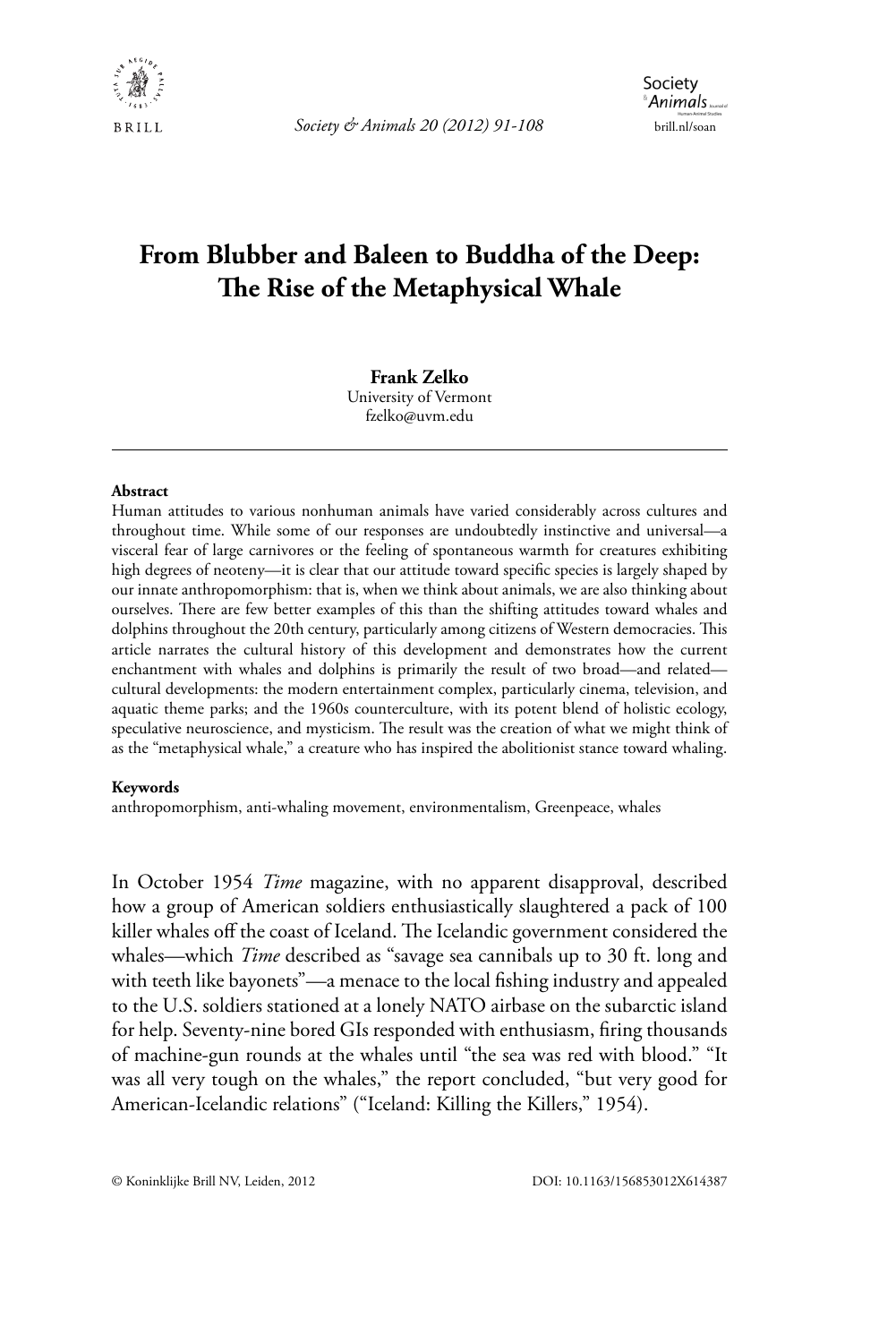Though this incident was particularly bloody, it was hardly unique. Throughout the 1950s, the U.S. Navy routinely used whales for target practice, pretending that they were Soviet submarines (Mowat, 1972). Meanwhile, the Norwegian whaling industry, hoping to tap into a potentially huge market, attempted to inculcate in Americans a taste for whale meat. Bemused housewives, however, were rarely tempted by Capt. Seth's Frozen Tenderloin Norwegian Whale Steak and similar cetacean delights (Shoemaker, 2005). Nor, however, were they outraged by the product. And as late as 1962, a major U.S. publishing company released a popular book, written by a former whaler, celebrating and romanticizing the exploits of whalers (Ash, 1962). But within little more than a decade, the Western public's attitude to whales would change completely. By the mid-1970s, as the first whale-watching tours began off the coast of Massachusetts, the idea of machine-gunning whales would have been seen by most Americans as nothing short of barbaric (Ellis, 1991). Instead of celebrating whaling, some Americans were now willing to climb into small boats and place themselves between a fleeing whale and a harpoon boat in hot pursuit. This kind of environmental activism met widespread approval and admiration. What explains this dramatic change in the way many people in Western democracies came to view whales and dolphins? To answer this question, we need to understand how whales were treated in the century prior to the save-the-whales movement of the 1970s, before examining the cultural changes that helped facilitate a new attitude toward cetaceans in the mid-20th century.

Whales have furnished humans with an astonishing variety of useful, and, one could argue, frivolous products: meat and fat for hungry populations; oil for burning lamps and lubricating machinery; bones and teeth for grinding into fertilizer or carving into works of art (scrimshaw); and baleen for the painful, constricting corsets that were popular among bourgeois European women in the 19th century. Until the 19th century, whaling did not, on the whole, endanger the world's whale population (with the exception of right whales, who were hunted to commercial extinction in the North Atlantic). In 1865, however, a Norwegian whaler, Svend Foyn, invented a device that suddenly, and radically, gave whale hunters an enormous advantage over their pelagic quarry. Foyn developed a barbed harpoon that could be fired from a shipboard cannon and which, on impact, would detonate an explosive charge inside the whale. The primitive and dangerous practice of hunting whales with hand-thrown spears was quickly replaced by the deadly, high-tech harpoon, completely shifting the odds in the whaler's favor. This technological development was complemented by the construction of faster ships, which made it easier to hunt the sleek and powerful rorquals (such as fin and blue whales) on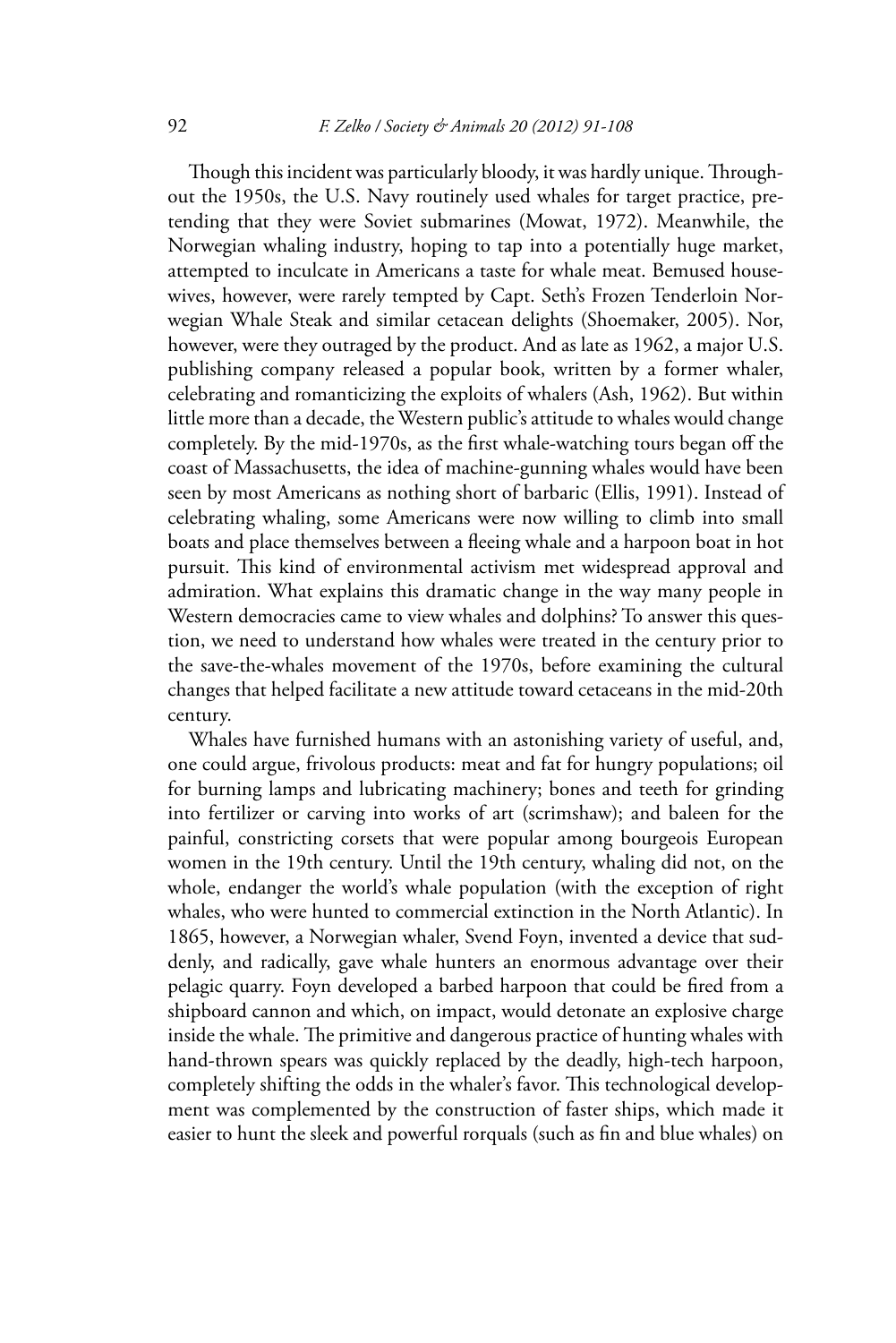the high seas, and the invention of a device that allowed whalers to pump compressed air into whale carcasses (rorquals tended to sink when they died). From this point on, the life of the whaler, though hardly enviable, ceased to conform to the *Moby-Dick*–inspired image of a courageous duel with a monster from the deep. Whales, in short, no longer stood a chance against their human predators (Davis et al., 1997; Tønnessen & Johnsen, 1982).

The Norwegians continued to be at the forefront of whaling technology well into the 20th century. In the 1920s, they brought the assembly line to the high seas with the development of enormous factory ships. Giant stern slipways enabled whales to be dragged aboard where they could be flensed, boiled, rendered, and packed into barrels. While it had not been unusual for 19thcentury whalers to spend months, or even years, at sea, their efficiency and productivity had been limited by the difficulty of processing large whales on the open ocean. The factory ships, with their fleet of nimble hunting vessels, allowed whalers to pursue the previously underexploited (from the whalers' perspective) Antarctic whale populations on a massive scale. By the 1930s, whaling was a multinational industry, fueled by U.S., British, and Scandinavian capital (Roman, 2006; Ellis, 1991; Tønnessen & Johnsen, 1982). It was also an excellent example of what the ecologist Garrett Hardin famously called a "tragedy of the commons" (Hardin, 1968). Whalers from Europe, Britain, Japan, the United States, Australia, and South Africa plied the oceans and hunted whales at will. Despite a massive increase in the number of whales taken, and a dramatic population collapse that was obvious to virtually everyone involved, it made little sense for any individual whaling firm or nation to curb its practices, since others would merely take a greater share for themselves.

The leading whale conservationist voice of the mid-20th century was Remington Kellogg, a whale biologist at the United States National Museum. In the late 1930s, Kellogg was largely responsible for getting the whaling nations to agree to a series of measures that would introduce a semblance of conservation to the industry, as well as setting up a regulatory procedure that would form the basis for post-WWII conservation efforts (Tønnessen & Johnsen, 1982). Just as important, perhaps, he also played a vital early role in educating people about whales. In a lengthy and lushly illustrated *National Geographic* article, he attempted to alert the world to the plight of the great whales and to create a sympathetic atmosphere among the general public. "Whales once roamed by the millions in the oceans of the world," he warned, "but today they may be heading toward the same fate that pursued the once-vast herds of American buffalo...The rapidity with which whales have been killed since 1900 is appalling" (1940, p. 35). Kellogg also worked hard to convince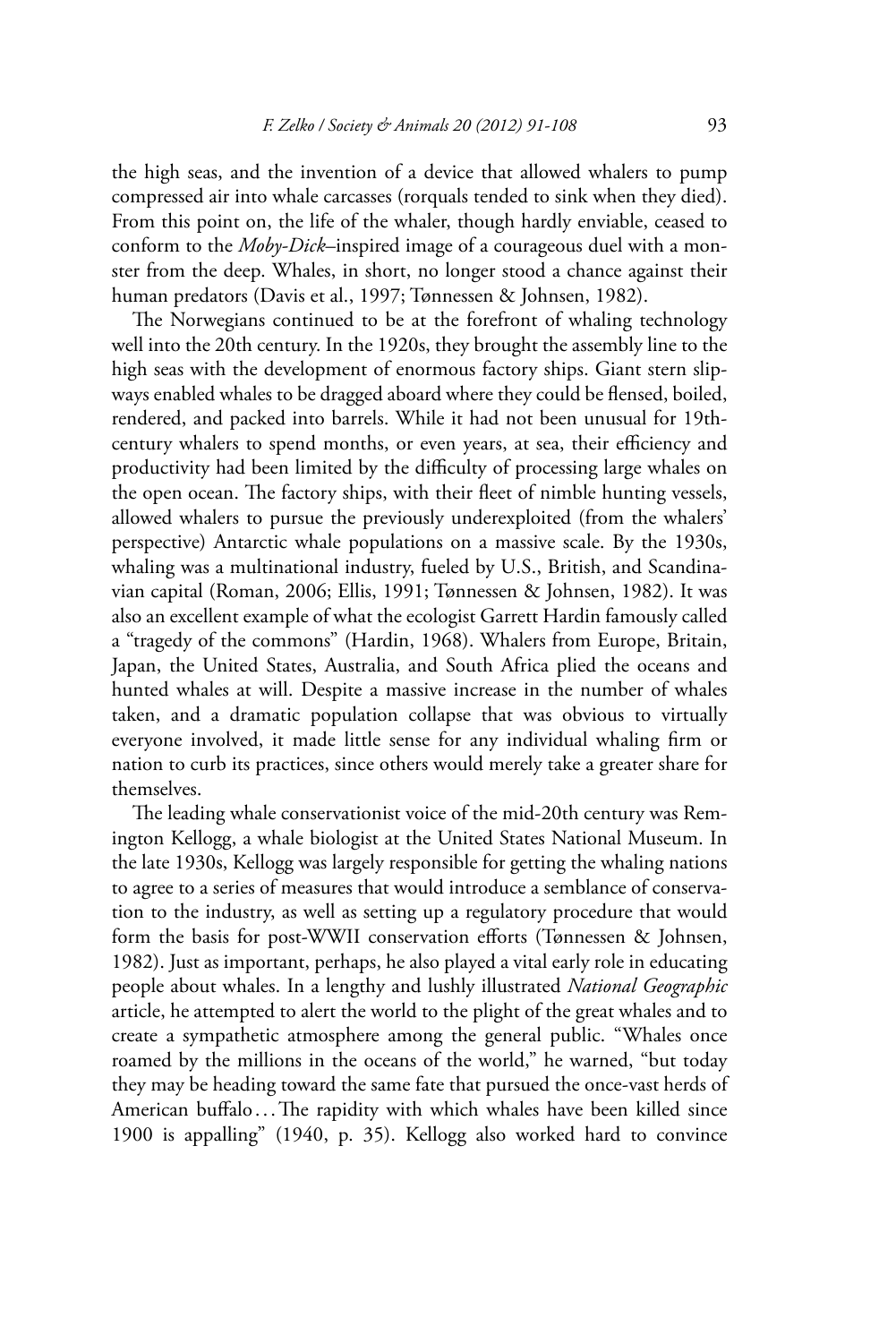*National Geographic'*s editors to steer clear of hoary and sensational references to cetacean "monstrosity." Instead, he appealed to readers' innate anthropomorphism,<sup>1</sup> informing them that "many female whales seem almost human in their affection for, and defense of, their calves" (pp. 35, 40). The issue was viewed with pride by the editors of America's most influential and best-selling nature magazine and garnered a large readership (Schulten, 2001). Millions of people whose idea of whales had largely been shaped by *Moby-Dick* or pulp fiction that glorified whaling were suddenly exposed to a completely new image of whales as noble and endangered wildlife. Whales were our fellow mammals, Kellogg patiently explained, and his article appealed to the anticruelty sentiments characterizing the increasingly influential American Humane Society (Burnett, 2012).

Important as Kellogg's *National Geographic* piece was, it was merely the first salvo in a long-term battle to change people's attitude toward whaling. After the Second World War, the United States, the pioneering nation in 20thcentury conservation, began to exert pressure on other whaling nations to agree upon a set of measures to regulate the whale hunt. In 1946, an International Whaling Convention was held in Washington DC that aimed, according to its organizers, to "conserve whale stocks and thus make possible the orderly development of the whaling industry" (Ellis, 1991, p. 388). This convention led directly to the formation of the International Whaling Commission, the body that to this day continues to be the sole regulator of whaling throughout the world (Epstein, 2008).

The next twenty years saw a dramatic shake-up in the composition of the major players in international whaling. The Japanese, whose factory fleet had been destroyed during the Second World War, were eager to develop a powerful and modern whaling industry. Suffering from a drastic shortage of food, and of meat in particular, the Japanese made a strong case for the immediate resumption of pelagic whaling. General Douglas MacArthur, the Supreme Allied Commander of the occupying forces, encouraged this tack. Whaling, in addition to supplying the Japanese population with much-needed protein and fat, would have the residual benefit of providing the American military with a high-quality lubricant for military equipment (Ellis, 1991). By the 1950s, Japan's massive investment in whaling enabled its fleets to scour the waters of the Pacific and the Antarctic in search of blue, fin, gray, sei, and humpback whales.

In addition to Japan, the other new postwar whaling power was the Soviet Union, whose cetologists came to see whales as the ultimate marine resource. Apart from being a cheap source of meat and fat, whales provided the Soviet people with medicine, leather, perfume, oil, fertilizer, and animal feed, par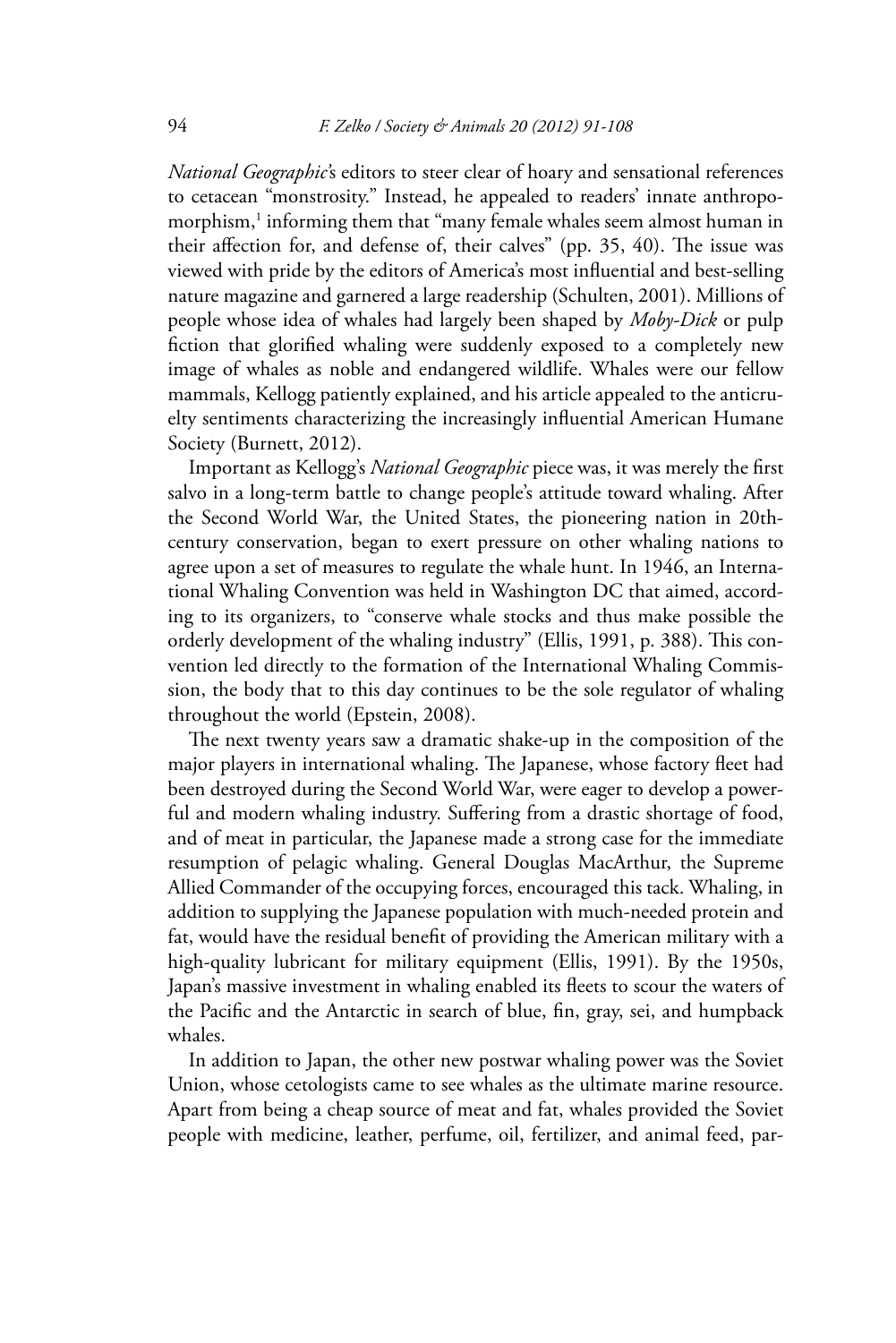ticularly for their growing fur industry. Aided by massive state subsidies, Soviet and Japanese fleets killed hundreds of thousands of whales in the postwar era, with both nations developing a reputation for flouting IWC regulations and underreporting their catches (Roman, 2006).2 The combined take of Japanese, Soviet, and Norwegian fleets, along with whales killed by renegade operations, such as those of the Greek shipping tycoon Aristotle Onassis, ensured that the world's whale population continued to plummet alarmingly (Tønnessen & Johnsen, 1982; Fraser, Jacobson, Ottaway, & Chester, 1977).

In an effort to prevent the extinction of several whale species, the IWC turned to science as an objective arbiter, hoping that all whaling nations would agree to abide by the recommendations of cetologists and population biologists. It soon became clear, however, that many scientists, particularly those from Japan and the Soviet Union, saw their job as justifying whatever number of whales their nations were able to catch. Accordingly, they developed the spurious notion that hunting whales actually benefited the whale population, since fewer whales meant more food for those remaining. As a result, they argued, these whales would grow faster and larger, breed earlier and more frequently, and would ultimately develop into a fitter and more productive population. The whales could draw little comfort from the fact that the IWC had replaced laissez-faire hunting with the econometric logic of scientific conservation, a form of natural resource management that relied on concepts such as maximum sustainable yield and carrying capacity. For example, the measuring device that whale scientists developed to allocate and keep track of whaling statistics was known as the Blue Whale Unit (BWU). Each BWU was equal to one blue whale, two fins, two and a half humpbacks, and so on. Since it was generally easier and more cost-effective to kill one blue whale, rather than six smaller ones, the BWU ensured that it was more efficient for whalers to concentrate their efforts on the largest, and most endangered, species and then work their way down the list as their numbers dwindled (Epstein, 2008; Ellis, 1991).

Although there were bitter disagreements among IWC members, there is little doubt that, by the 1970s, the commission had been thoroughly inculcated with the doctrine of scientific conservation. Even the Japanese and Soviet whalers had accepted the need for restrictions and limits. Disputes, for the most part, revolved around numbers: what was the world's sperm whale population? How many could be hunted without causing irreparable damage to the species? Was a moratorium necessary in order to ensure a sustainable future harvest? Beyond the confines of the whaling industry and the IWC meeting rooms, however, whales were coming to represent far more than a mere marine resource. By the early1970s, for many North Americans and Western Europeans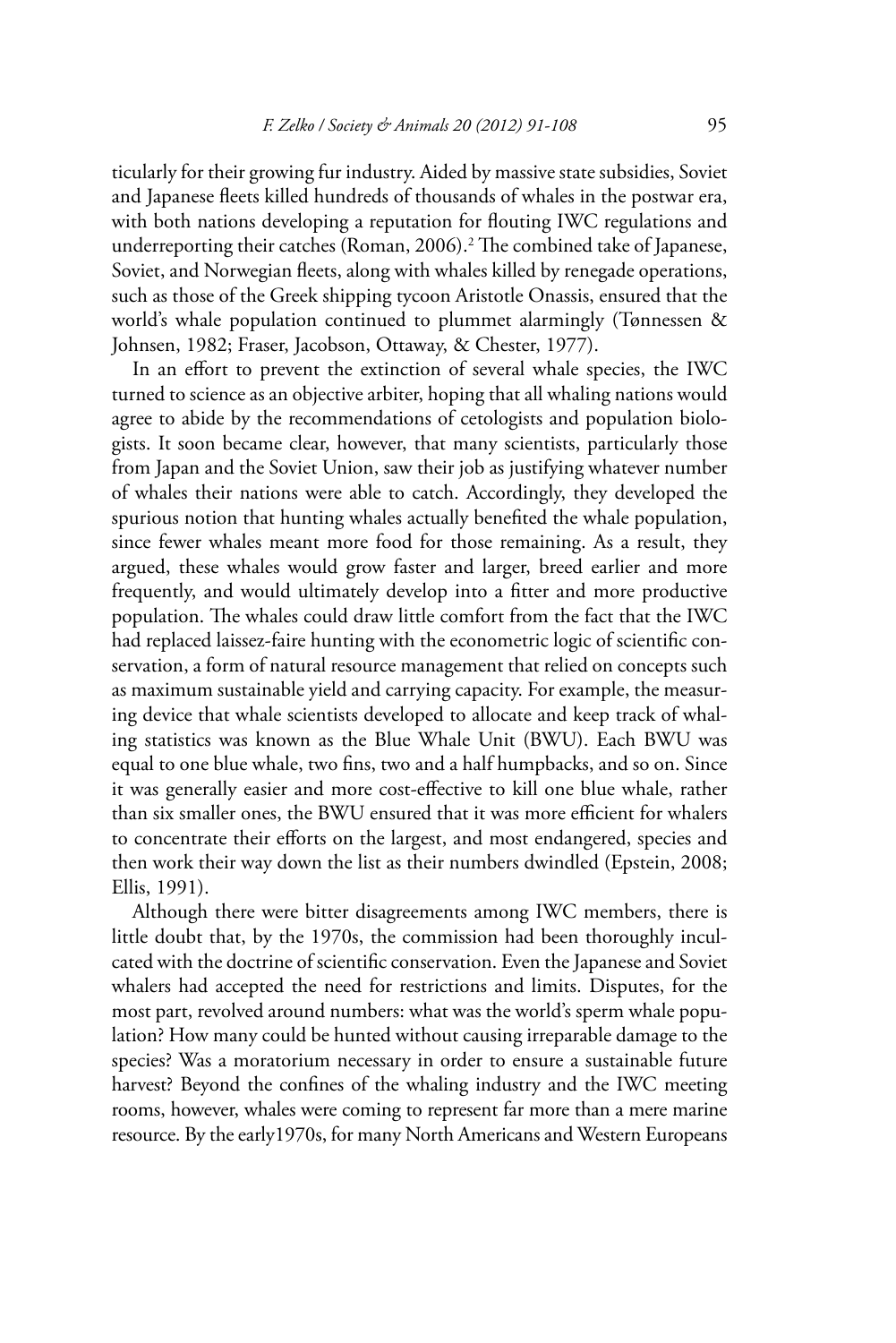in particular, whales and dolphins were rapidly becoming cultural icons. As well as representing a unique form of intelligence, whales came to symbolize an idealized form of ecological harmony, particularly among those whose environmentalism was infused with countercultural mysticism. Such an outlook represented a dramatic shift away from the *Moby-Dick*–inspired image of whales as vicious leviathans of the deep.

The transformation in the way Americans and, given the broad influence of American popular culture, most Westerners viewed whales can be traced back to the late 1930s, when a group of scientists and entrepreneurs opened the Marine Studios (later Marineland) aquarium in St. Augustine, Florida. The aquarium's curator, Arthur McBride, perfectly represented its twin missions of conducting cetacean research and turning a profit. McBride was undoubtedly a talented scientist, being the first to deduce that dolphins use their acoustic senses for navigation. He was also a keen promoter who was not above compromising scientific rigor with sentimental anthropomorphism if he felt it would attract more people to the aquarium. In a 1940 article in *Natural History*, McBride introduced dolphins as our "most 'human' deep-sea relatives" whose "astonishing habits, observed at Florida's Marine Studios, reveal an appealing and playful water mammal who remembers his friends and shows a strong propensity for jealousy and grief" (McBride, 1940, p. 17). By strange coincidence, McBride's article was published in exactly the same month— January 1940—as Remington Kellogg's piece in *National Geographic*, which also—and equally understandably—strayed into anthropomorphism in its efforts to alert the public to the plight of the whales. In 1954, another Marineland was opened in Palos Verdes, California, and its success spurred the development of several mammoth Sea World theme parks throughout the country. The stars of these aquariums were the clever and playful bottle-nosed dolphins, whose tricks, vocalizations, and apparent delight in interacting with humans won the hearts of millions. In 1964, the Seattle Aquarium exhibited the world's first captive killer whale, an event that spawned a succession of articles in major magazines and newspapers, as well as a series of captive killer whale exhibits at the various Sea Worlds. Sea World was primarily run as a business, and devoted little time and few resources to scientific studies. Instead, it concentrated on training dolphins and whales to entertain the large number of people who poured through the theme parks' doors. Such performances did little to educate Americans about how cetaceans lived in the wild, but they undoubtedly contributed to a more positive view of dolphins and whales, which anti-whaling groups such as Project Jonah and Greenpeace would later exploit (Bryld & Lykke, 1999; Davis, 1997).<sup>3</sup>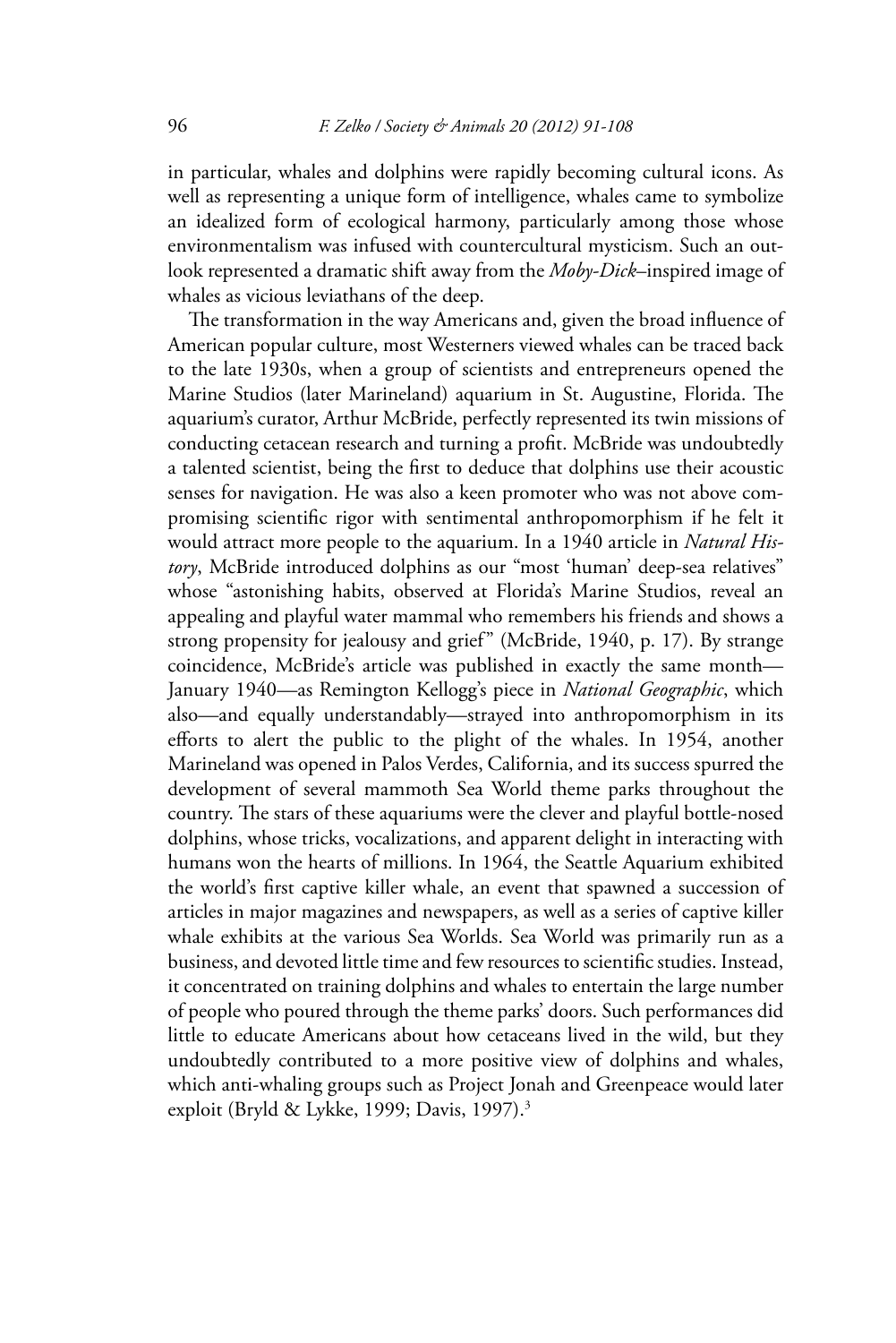The sentimental anthropomorphism inspired by Sea World was perpetuated throughout the postwar period by popular films, books, and songs. In 1946, Walt Disney released *The Whale Who Wanted to Sing at the Met*, a short, animated film starring one of America's most famous crooners, Nelson Eddy. Produced by the same people responsible for *Bambi*, the film did for marine mammals what Bambi did for their terrestrial counterparts (Burnett, 2012): it created a sympathetic view of a creature whose only goal was to please humans and live in peace and harmony with the rest of nature. The hugely popular 1963 movie *Flipper* and the subsequent television series of the same name, featured a tame dolphin as a clever and courageous pet—a kind of aquatic version of Lassie—who frequently saved the day whenever his human friends got themselves into deep water. In his fantasy novel, *The Day of the Dolphin* (which in 1973 was turned into a Hollywood film directed by Mike Nichols), French author Robert Merle (1969) created a scenario where dolphins were trained to speak with humans and to save the world from nuclear devastation. Such fanciful stories were directly inspired by the work of John Lilly (Burnett, 2012), whose cetacean research had led him to conclude that, eventually, humans would be able to communicate with whales and dolphins (Lilly, 1967, 1961).

Roger Payne, a scientist at Rockefeller University, supplied further evidence to bolster the theory that whales and dolphins had sophisticated communication systems similar to our own. Using a primitive hydrophone, Payne recorded the vocalizations of humpback whales near Bermuda. He and his colleague, Scott McVay, laboriously analyzed the tapes and concluded that the sounds were, in the truest sense, songs; discrete phrases repeated over and over and sometimes lasting for up to thirty minutes (Payne & McVay, 1971). In 1970 Payne and McVay produced a record, *Songs of the Humpback Whale*, which represented the perfect fusion of whale science, popular culture, and countercultural mysticism. It introduced millions of people to the animals' haunting calls and inspired numerous artists to record songs incorporating the wheezing, squealing cetacean "music" (Burnett, 2012).

Among the writers who sought to promote the idea that whales were a uniquely intelligent species, and one that was under threat from human exploitation, few were as articulate or as prolific as Scott McVay. An administrator at Princeton University, McVay had become fascinated with whales as a result of studying *Moby-Dick* in college. More important, a chance meeting with John Lilly led McVay to move his family in the early 1960s to Miami, where he worked as Lilly's assistant conducting research on dolphin communication. On returning to Princeton in the mid-1960s, he devoted nearly all his spare time to popularizing whales and alerting people to their plight. In a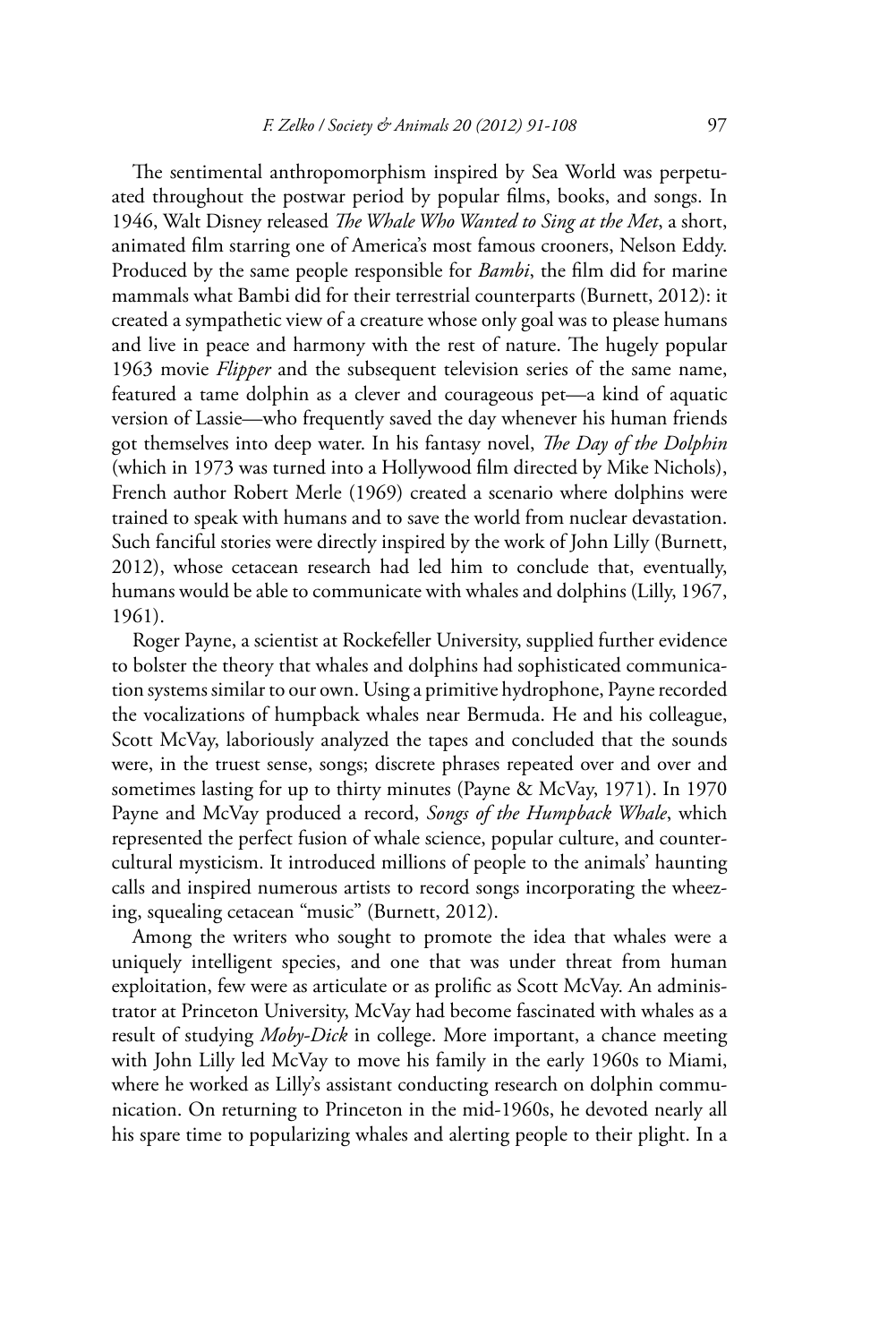1966 article in *Scientific American*, McVay outlined the history of the IWC and wrote a stinging critique of its practices, essentially accusing it of being a cozy club for whalers rather than a regulatory organization that was genuinely interested in whale conservation (McVay, 1966). McVay attended several IWC meetings as an observer, and his experiences only served to confirm his pessimistic view of the commission (Burnett, 2012; McVay, 1971).

What is the broader historical context in which people such as Lilly and McVay came to hold their views? In the mid-20th century, numerous Western intellectuals had become disillusioned with what they perceived to be the dominance of a reductionist scientific worldview. Scientists, they argued, had become slaves to a capitalist order whose sole mission was to chop up the natural world and remake it into profitable consumer goods. Prominent scientists such as Aldo Leopold and Rachel Carson developed a trenchant critique of scientific reductionism, offering in its place a model of nature that emphasized interconnectedness and holism (Zelko, 2006; Worster, 1994). This brand of holistic ecology, which was not necessarily the kind favored by the majority of professional ecologists, nonetheless came to represent what one ecologist called a "subversive science" (Shepard & McKinley, 1969; Sears, 1964). The yearning for a greater sense of wholeness and for a reenchanted nature led writers such as Aldous Huxley, Alan Watts, and Gary Snyder to turn eastward, where they found satisfyingly holistic creeds such as Zen Buddhism and Tantric philosophy (Kripal, 2007; Roszak, 1968). Native American spiritualism proved similarly efficacious as a way of reenchanting nature (Albanese, 1991). The result was a potent form of countercultural environmentalism obsessed with holism and interconnectedness and open to various forms of mysticism (Zelko, 2006). By 1971, McVay was couching his anti-whaling arguments in language that reflected this evolving ecological worldview:

Our survival is curiously intertwined with that of the whale. Just as all human life is interconnected . . . so have we finally begun to perceive the connections between all living things. The form of our survival, indeed our survival itself, is affected as the variety and abundance of life is diminished. To leave the oceans, which girdle seventenths of the world, barren of whales is as unthinkable as taking all music away . . . leaving man to stumble on with only the dryness of his own mutterings to mark his way. (p. 72)

Such pronouncements, linking human survival with that of whales, became increasingly common throughout the late 1960s and early 1970s and were instrumental in casting whales as the great symbol of 1970s environmentalism. Folk legend Pete Seeger summed this view up perfectly in his ballad, "The Song of the World's Last Whale":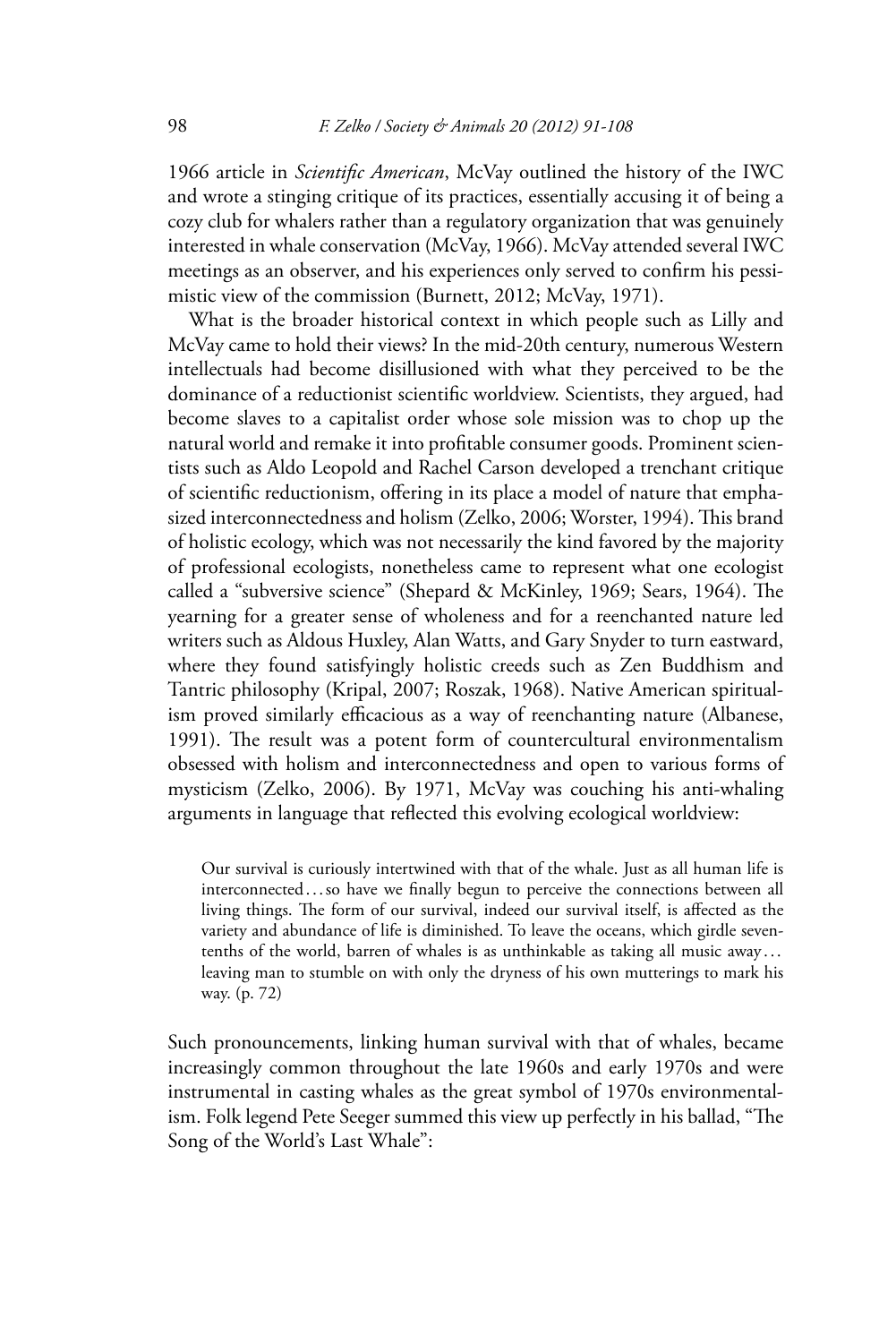If we can save Our singers in the sea Perhaps there's a chance To save you and me.

By the late 1960s, scientists and writers such as Payne and McVay were depicting whales as paragons of ecological virtue: intelligent and sensitive creatures who had achieved a kind of sustainable ecological harmony that was eluding humans. This view was complemented by an increasing number of studies suggesting that whales had a form of multidimensional intelligence that humans had not yet begun to fathom. The man who did more than anyone to create this impression was John Lilly, a neuroscientist whose work with dolphins would lead him to plumb the depths of countercultural mysticism. His endeavors were frequently assisted by the various hallucinogens of the day, particularly LSD, which, ironically, was of as much interest to the U.S. military, who funded much of Lilly's cetacean research, as it was to countercultural intellectuals, albeit for rather different reasons. Lilly began his neuroscience career in the 1950s by conducting invasive cortical research on various mammals, including dolphins. This was not exactly neutral science. At the height of Cold War paranoia, the U.S. military was keen to explore the possibilities of manipulating the human brain. Thus, the military funded research into brainwashing (or "reprogramming," as it was then called), sleep deprivation, and "operant control" as part of its ongoing battle against the enemies of capitalism and democracy. Animals whose brains were most similar to humans were naturally seen as useful subjects for these experiments (presumably regardless of their political views), and Lilly's dolphin research was at the cutting edge of Cold War neuroscience. Ironically, though perhaps not surprisingly, much of Lilly's early research was conducted at the Florida Marine Studios (Burnett, 2010). So while one group of dolphins splashed about in the Studio's pools, delighting hundreds of thousands of visitors each year, their less fortunate conspecifics were in the lab having their skulls cracked and their brains probed by Lilly's electrodes, before succumbing to a mercifully swift death (dolphins cannot breathe when anesthetized). That is, until Lilly had his eureka moment. As one of his experimental subjects was expiring in the service of science, it emitted a series of wheezing noises that, to Lilly, sounded like human speech (Lilly, 1961).

While scientists knew that dolphins were quite clever, as far as nonhuman animals go, nobody had suggested that they possessed sophisticated intelligence, "language," or "consciousness." But after his epiphany, this is exactly the case that Lilly presented to a skeptical audience at the 1958 meeting of the American Psychiatric Association in San Francisco. Almost overnight, Lilly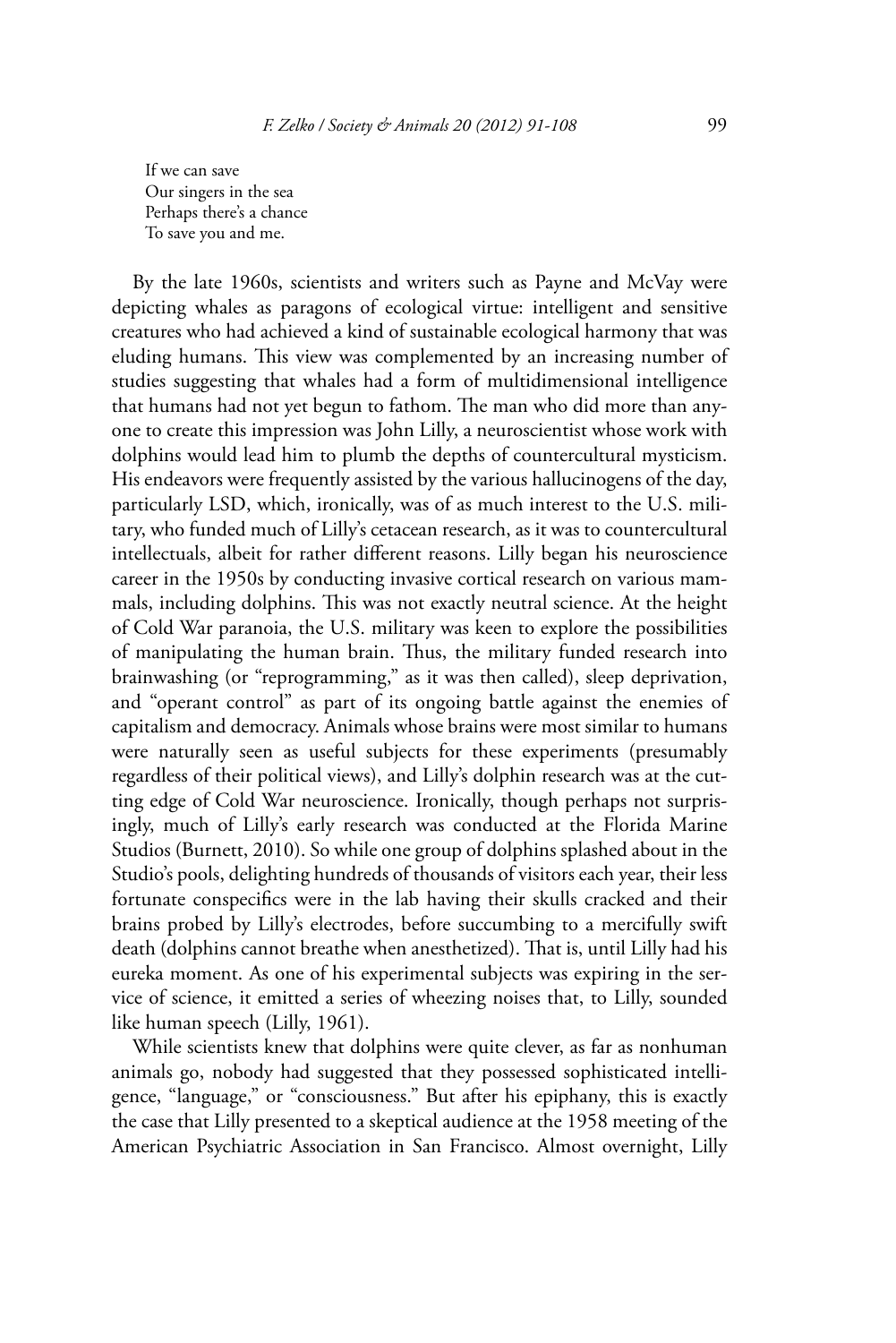abandoned scientific reductionism in favor of a holistic and at times mystical ecological worldview (Burnett, 2010). His popular books and numerous magazine articles publicized this new view of dolphins and, by extension, whales a view that resonated particularly deeply among those who were coming to a similar worldview via Eastern religion, holistic ecology, and mind-expanding drugs (Lilly, 1967, 1961).4

As we have seen, Lilly's work inspired various popular stories about dolphin intelligence and the possibilities of interspecies communication. And while most scientists remained skeptical, some were more open-minded. In 1972, two Swedish scientists, Karl-Erik Fichtelius and Sverre Sjölander, published a book with the provocative title *Smarter than Man?* in which they systematically compared the human brain to those of whales and dolphins in an effort to draw some broad conclusions about their comparative intelligence. The dolphin's cerebral cortex, they found, is larger than ours, has twice the number of convolutions, and 10 to 40 percent more nerve cells. The section of the cortex devoted to motor skills was considerably larger in humans than in dolphins, but this difference merely meant that "the dolphin has more cortex left over for the higher mental processes than we do . . . The surprising conclusion of (our) comparison is that the dolphin brain *could* be superior to ours" (1972, pp. 36, 40). Also in 1972, the popular Canadian nature writer Farley Mowat published a story about a fin whale who became trapped in a tidal pond in Newfoundland. To locals from a nearby village, the whale afforded an opportunity for some entertainment and target practice, and over several days they sprayed her with hundreds of bullets. To Mowat, who was strongly influenced by Lilly's work, the villagers were torturing a being with an inner life as complex as their own, although by the end of the book he began to suspect that the inner lives of hardscrabble Newfoundlanders, a people he had previously championed, would not compare well to the whale's (Mowat, 1972).

Paul Spong, a young New Zealander working with killer whales at the Vancouver Aquarium in the late 1960s, was another influential figure in the rise of this new construct we can usefully label the "metaphysical whale." Spong had recently earned his PhD in psychology at UCLA, where he had been deeply involved with the Southern California counterculture.5 Nonetheless, in his work he retained, at least initially, the professional outlook that his scientific training had instilled in him, approaching his subjects much as other scientists approached lab rats. Like Lilly, Spong also had an epiphany. He was conducting a series of visual acuity tests with Skana, one of the aquarium's killer whales. One day, Skana, whose job was to choose the correct card from the two that Spong repeatedly put in front of her, chose the wrong card 99 times in a row. To Spong it was clear that Skana was bored with his experi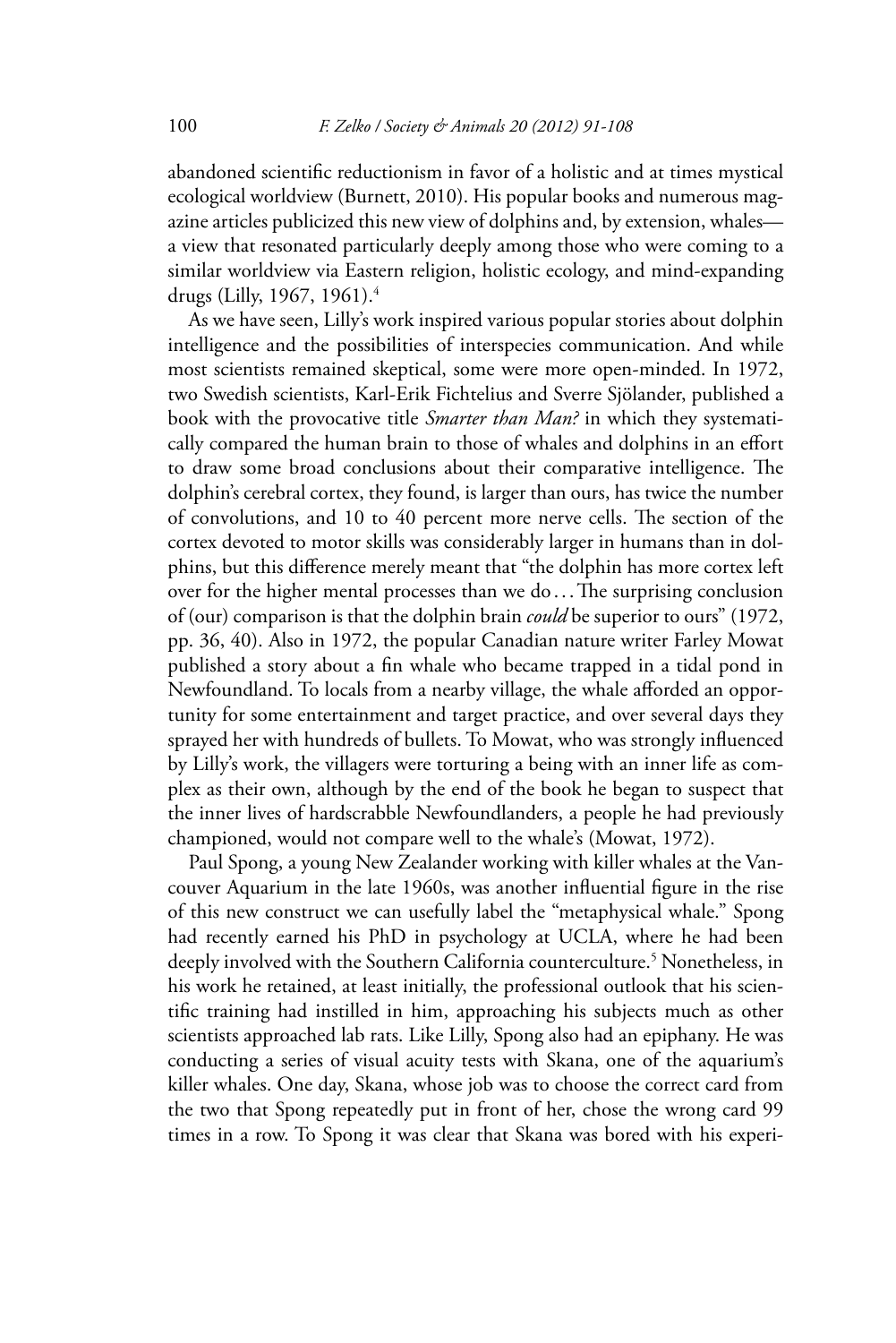ments and was deliberately choosing the wrong card as a sign of her displeasure (Weyler, 1986; Spong & White, 1969).

Spong rethought his approach. Throughout the months he had been working with her, Spong had grown to like Skana. Still, he feared her size and power and continued to maintain an objective distance between himself and his subject. Now he decided it was time to abandon the formal experiments and simply spend time with Skana, observing her, interacting with her, and getting to know her better. One day, as he was sitting at the edge of the whale pool with his feet dangling in the water, Skana approached him slowly, as she often did, before suddenly slashing her open mouth across his bare feet. Her four-inch teeth, which could easily have severed his feet like twigs from a branch, merely grazed his skin with a gentle caress. He immediately pulled his feet out, gasping in astonishment. In a short time, however, his curiosity overcame his fear, and he gingerly lowered his legs back into the water. Skana again raked her teeth across the tops and soles of his feet, and once more Spong instinctively jerked them out of the water. He repeated the procedure 11 times with the same result. Then, on the 12th, he became determined to restrain his urge to flinch. This time, Skana delicately clasped his motionless feet in her mouth, let them go, and swam away making what sounded like contented vocalizations. Spong left his feet in the water, but Skana did not approach them again. Bewildered and excited, he felt like he had become the subject of Skana's experiment. "I dropped my posture of remoteness, opened my mind, and personally engaged myself in Skana's learning ... This whale was no big brained rat or mouse. She was more like a person: inquisitive, inventive, joyous, gentle, joking, patient, and, above all, unafraid and exquisitely selfcontrolled" (Spong, 1978, p. 7). Like Lilly, Spong became an advocate for whale and dolphin intelligence, insisting that it was as sophisticated and complex in its own way as human intelligence. He became active in the antiwhaling movement, joining Project Jonah, a San Francisco–based grouped backed by the Sierra Club. In perhaps his most important contribution to reshaping the image of whales in the mind of the Western public, Spong managed to convince a local environmental organization named Greenpeace to switch its attention from nuclear weapons to whales (Hunter, 1979).

The ultimate ode to the emerging cetacean construct was *Mind in the Waters*, a collection of articles, essays, and poems assembled by Joan McIntyre, the San Francisco–based artist and Friends of the Earth activist who had founded Project Jonah. The highly popular volume included a variety of works from scientists, policy experts, artists, and writers. Sterling Bunnell, a medical doctor who also taught evolutionary ecology at the California College of Arts and Crafts, echoed the work of Fichtelius and Sjölander, arguing that since humans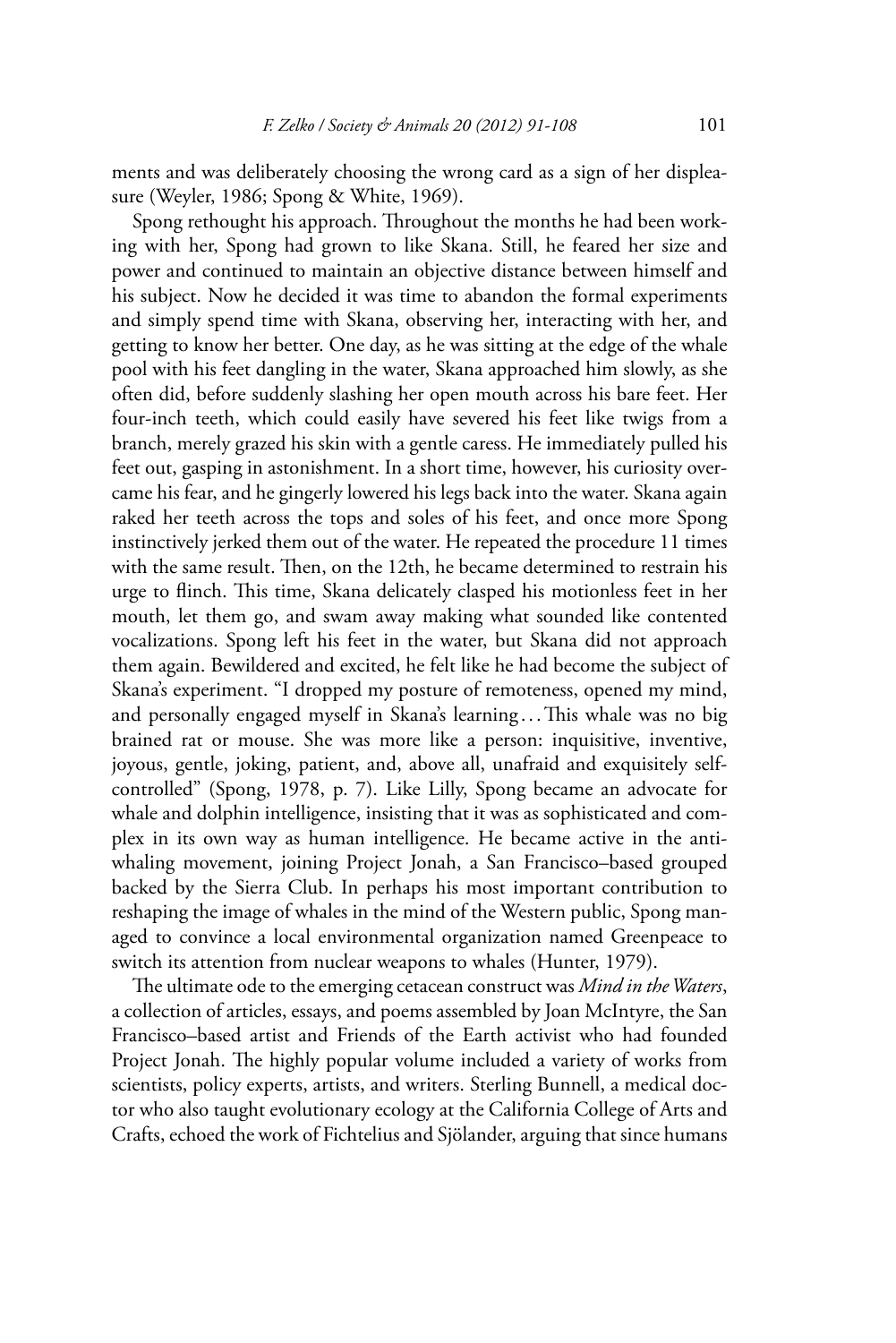had evolved primarily to recognize and avoid danger, it was "difficult for us to understand intelligent and non-manipulative beings which are so well adapted to their habitat that the survival considerations of finding food and avoiding danger have been much less of a problem for them than they have been for us" (1974, pp. 57-58). Bunnell also offered some thought-provoking ideas about the difference between human and cetacean communication. The cetacean auditory system, he argued, is predominantly spatial, like human eyesight, and is designed to process much simultaneous information. Thus whales and dolphins could communicate a whole paragraph of information in one elaborate, instantaneous hieroglyph. Therefore, Bunnell reasoned, "for them to follow our pattern of speech might be almost as difficult as for us to study the individual picture frames in a movie being run at ordinary speed" (1974, pp. 57-58).

John Sutphen, a Connecticut physician with an interest in whales, argued that whales and dolphins probably had a far more sophisticated emotional intelligence than did humans. Since echolocation is three-dimensional, "one dolphin scanning another dolphin does not just receive an echo from the other's skin but from the interior body as well" (Sutphen, 1974, p. 141). Therefore, apart from immediately recognizing if another animal was ill, cetaceans would also "be constantly aware of a considerable portion of each other's emotional state" (p. 141). "What sort of candor," Sutphen mused, "might exist between individuals where feelings are instantly and constantly bared? It would be irrelevant to hide, to lie, or to deny one's feelings" (p. 142). Cetaceans, it seemed to Sutphen, were not only as intelligent as humans; their capacity for empathic communication meant that they were quite possibly morally superior (pp. 141-142). Sutphen's analysis abandoned the conservative caution of much scientific discourse, even going so far as to suggest that whales and dolphins possessed a culture.

In his contribution to McIntyre's volume, Scott McVay attempted to disabuse his readers of the "old square-rigged notions about whaling" that continued to "linger like a gauzy pink haze" and that "abound[ed] in contemporary writing" (p. 225). The romantic image of the whale hunter, he declared, "has begun to pall, for the whale has no more chance than a bull in the ring as it is scouted by helicopter, scanned by sonar, and run down by mechanized ships designed to travel three knots faster than a finback's top speed (1974, p. 225). The renowned marine biologist Victor Scheffer, who was chairman of the presidentially appointed Marine Mammal Commission of the United States, urged the IWC to look beyond mere conservation measures and to consider whaling as an ethical issue. "The esthetic and educational values of whales alive," he contended, "are greater than the values of [the products] which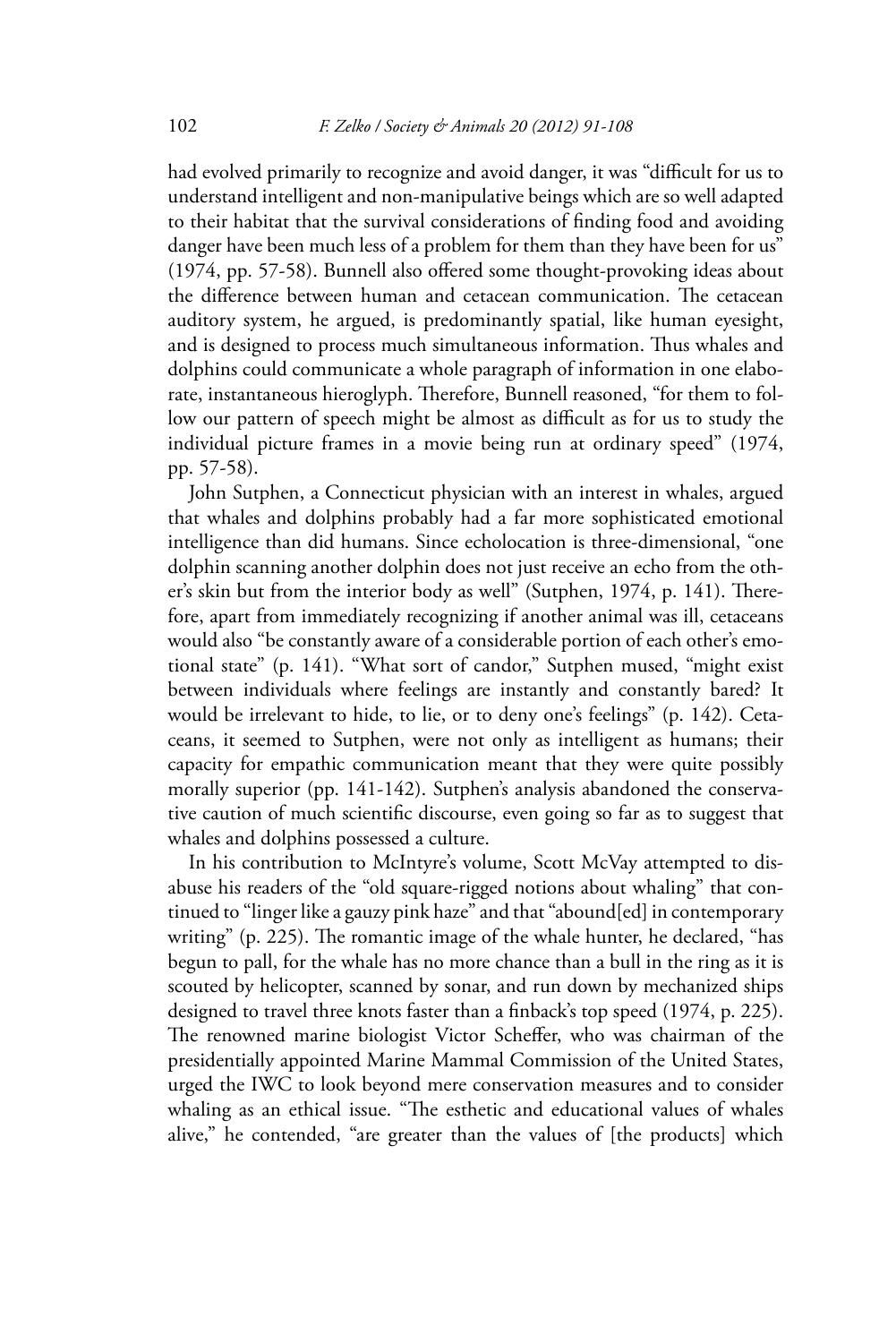might be derived from their carcasses" (p. 230). Like many other anti-whaling advocates of the era, Scheffer espoused a moral ecology that embraced the intrinsic worth of other forms of life. "Morality," he argued, "extends beyond ordinary humaneness, or the prevention of pain and terror in the animal, to a consideration of the simple right of the animal to live and to carry on its ancestral bloodline" (p. 230). Even an unreconstructed traditional conservationist such as Lee Talbot, the senior scientist on the president's Council of Environmental Quality and the scientific advisor to the U.S. delegation to the IWC, was willing to flirt with the rhetoric of holistic ecology in the service of whales. "The time is past," he declared, "when we can equate conservation with maximum sustained yield, or when we can base management of a living resource simply on our economic 'need' for its products. We are slowly coming to the realization that maintenance of the health of the habitat is a prerequisite to the survival of a species" (p. 236).

Lilly and Spong also contributed to *Mind in the Waters*, but the most eloquent, although also the most romantic, pieces came from Joan McIntyre herself. With equal parts holistic ecology and New Age romanticism, McIntyre decried the Cartesian worldview that denied feelings, imagination, awareness, and consciousness to other creatures. "It seems that in our craze to justify our exploitation of all non-human life forms," she proclaimed, echoing Rachel Carson, "we have stripped from them any attributes which could stay our hand" (p. 8). Try, she urged her readers, "to imagine the imagination of a whale, or the awareness of a dolphin. That we cannot make these leaps of vision is because we are bound to a cultural view which denies their possibility" (p. 8). According to McIntyre, the plight of the whales needed to be understood as part of a broader trend of human beings' relationship with the natural world; indeed, it was this very bifurcation between nature and culture, and between the mind and the body, that lay at the root of the problem. In the water, the cradle of cetacean consciousness, the distinction between the mind and the body had been dissolved: "Without the alienating presence of objects and equipment, with only the naked body encasing the floating mind, the two, split by technological culture, are one again. The mind enters a different modality, where time, weight, and one's self are experienced holistically" (p. 94). In the sea, she continued, "the world can be *thought* and *experienced* simultaneously—not broken down into categories that stand for experience rather than experience itself" (p. 94).

After reading McIntyre and the other contributors to *Mind in the Waters*, one is left with the image of whales and dolphins as exemplars of ecological virtue and holistic consciousness. These are creatures who are totally in tune with their environment and with each other; who possess advanced systems of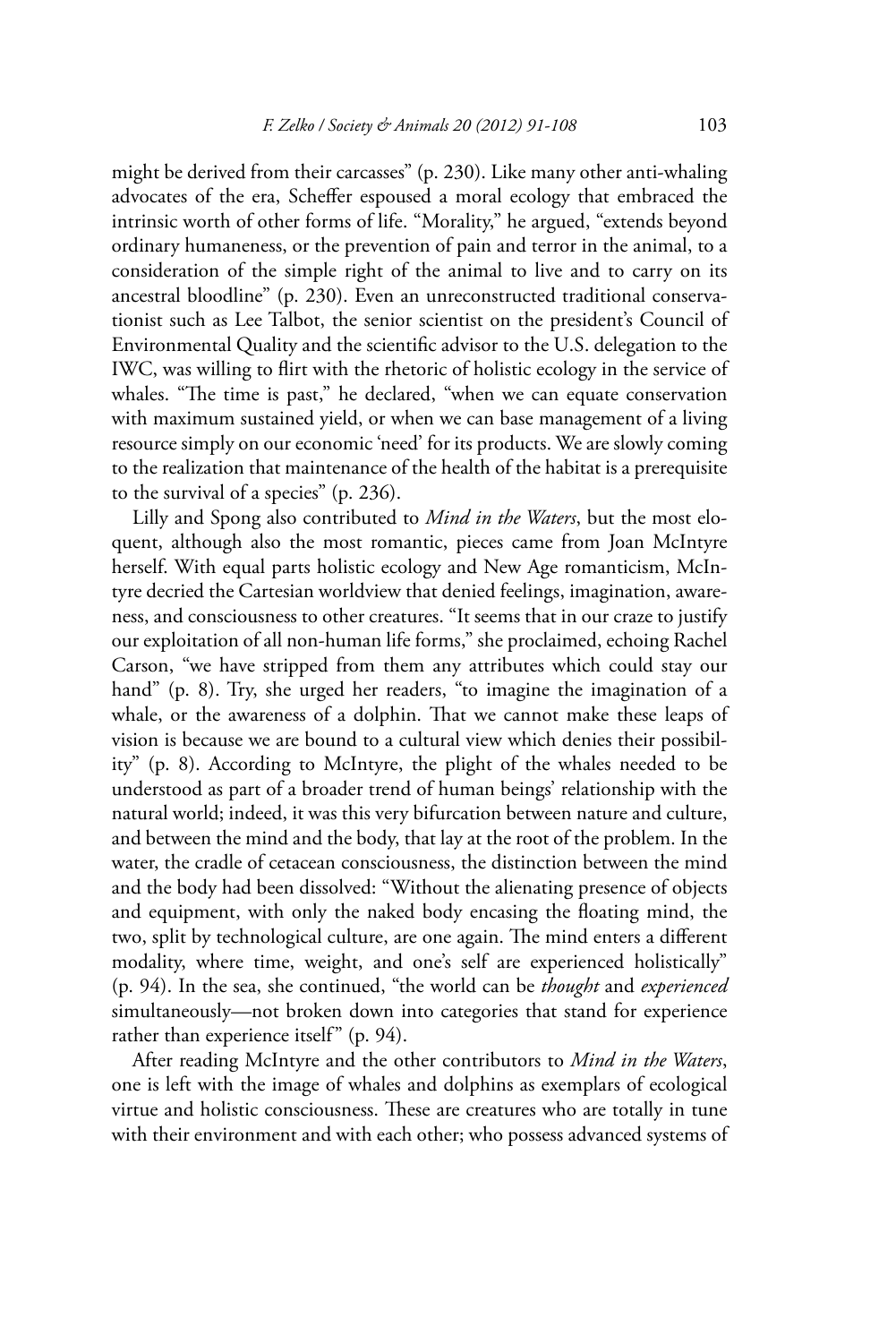communication and construct "thoughts" from acoustically derived images; whose brains are larger than ours and have a greater degree of gray matter left over for the higher mental processes, rather than for simply manipulating objects. The future of the whales, McIntyre insisted, was inextricably bound up with our own: "[I]n saving them we can create a model of international action that can demonstrate a way to save ourselves and the rest of the earth we cherish" (1974b, p. 224).

This, clearly, was not the language of scientific conservation. The newly constructed "metaphysical whale," a product of holistic popular ecology, a quasi-mystical and highly speculative neuroscience, and popular culture, rendered notions such as quotas and maximum sustained yield irrelevant indeed, abhorrent. Preservation was the only viable course of action; the only way to save the whales was to abolish whaling, not merely to control and regulate it. For people such as McIntyre, the logic of scientific conservation could be as absurd and harmful as laissez-faire whaling. Take, for example, the ideas of Gifford Pinchot, a biologist and the son and namesake of the man commonly viewed as the father of American conservation. Pinchot felt that both world hunger and the extinction of the great whales could be prevented by simply turning whales into the cattle of the sea. His ambitious plan involved pumping deep-sea water into tropical lagoons in the Pacific Ocean. This would spur the growth of phytoplankton—great masses of aquatic algae—which would in turn be eaten by zooplankton such as krill. The most efficient way to convert this mass of stored energy into protein and fat for human consumption was to "farm" blue whales in the lagoons (Pinchot, 1966). In this way, the great whales, like the American bison before them, could be simultaneously saved and savored.

There is little doubt that Pinchot was genuinely concerned with the possibility of the blue whale's extinction. Nevertheless, to those subscribing to the *Mind in the Waters* worldview, the idea of turning whales into semi-domesticated stock was possibly even worse than hunting them on the open sea. If ideas like the Blue Whale Unit and raising whales in lagoons for human consumption were the best that scientific conservation could offer, then clearly scientific conservation was grossly inadequate.

From the mid-1970s, no group did more than Greenpeace to publicize the plight of the whales. Their daring direct action campaigns and canny media tactics brought the bloody world of modern industrialized whaling into living rooms throughout the world. From the beginning, Greenpeace activists made it clear that they had no interest in quotas or maximum sustained yield; the whale they were saving was the metaphysical whale—a sublime, mystical, ecologically harmonious and super-intelligent aquatic being representing a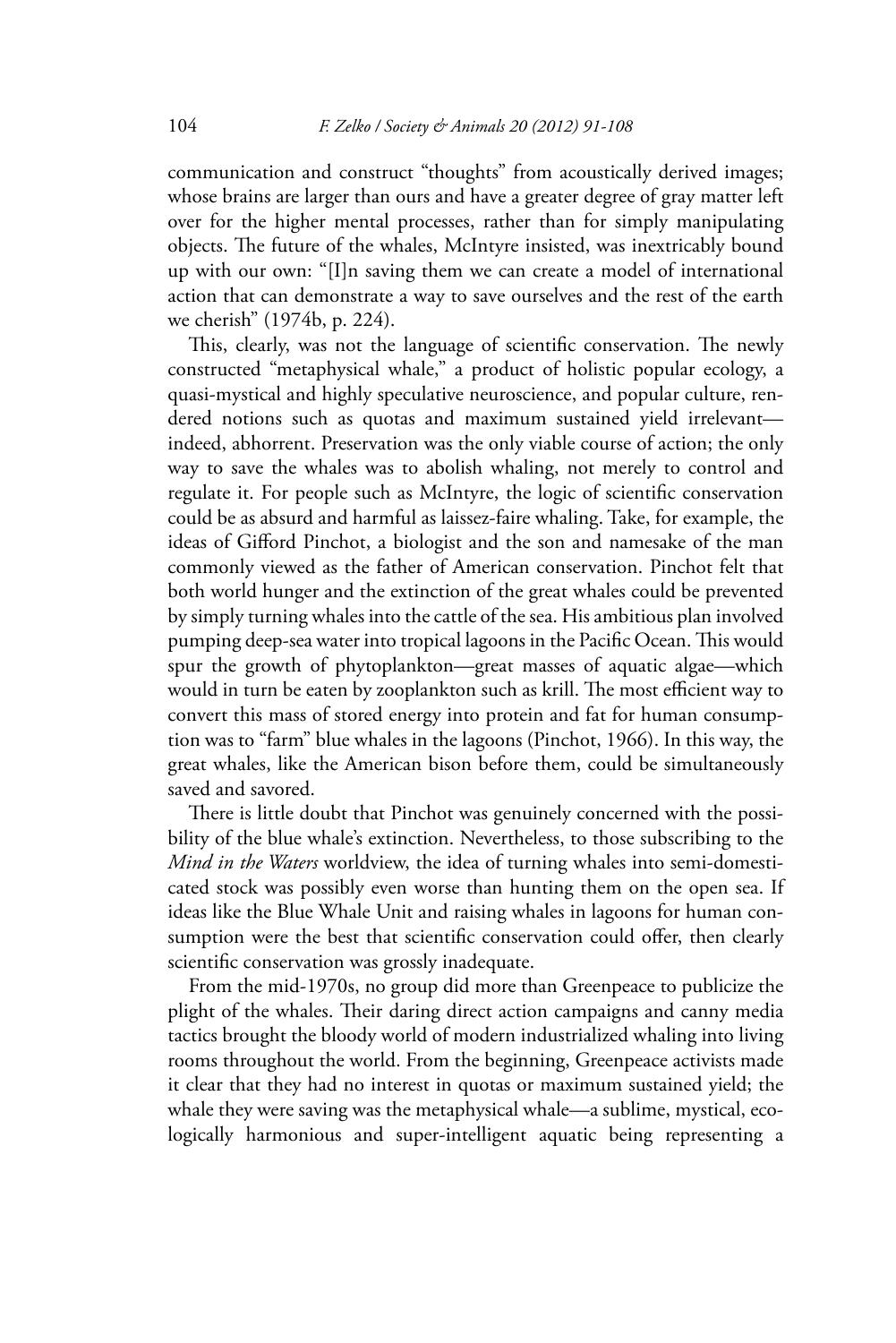supreme form of power and intelligence rooted in a oneness with nature, a state that humans, in their dangerous and pathetic struggles to conquer the natural world, could never achieve. As Robert Hunter, Greenpeace's leader during the early years of the anti-whaling campaign, put it:

Could it be that there were serene superbeings in the sea who had mastered nature by becoming one with the tides and the temperatures long before man had even learned to scramble for the shelter of the caves, but who had not foreseen the coming of small vicious monsters from the land whose only response to the natural world was to hack at it, smash it, cut it down, blow its heart away? Had the whales enjoyed a Golden Age lasting millions of years, before their domain was finally invaded by a dangerous parasite whose advance could not be checked by any adaptive process short of growing limbs and fashioning weapons? What, indeed, could a nation of armless Buddhas do against the equivalent of carnivorous Nazis equipped with seagoing tanks and Krupp cannons? (1979, p. 131)

This sort of language clearly bears the mark of John Lilly. It represents, albeit in an extreme form, a version of the metaphysical whale that came to dominate the Western attitude toward whales and dolphins. Recent popular films, such as *Free Willy*, as well as the whale-watching industry, have by and large perpetuated this image (Lawrence, Phillips, & Hardy, 1999). One can only imagine the outrage that would greet a group of American soldiers who tried to do what their grandfathers did in Iceland in 1954.<sup>6</sup> And Japanese whaling continues to provoke widespread opposition among both the general public and governments throughout the Western world, with a few exceptions, such as Iceland and Norway, which continue to hunt whales in defiance of global public opinion.

The story is a striking example of just how quickly—and profoundly human attitudes toward a particular species can change. Unfortunately, however, this account does not offer much direct hope to such despised creatures as New Zealand possums (Potts, 2009), or, for that matter, the victims of our industrial meat complex. In one sense, at least, cetaceans were luckier: their large and complex brains and apparently sophisticated communicative abilities were "discovered" at a moment in time when Western countries no longer relied on whales as an important resource. If Pinchot's plan to raise whales in lagoons had been enacted on a large scale and cetacean flesh had become a regular part of the Western diet, it is difficult to imagine that Lilly's message and Greenpeace's campaigns would have resonated to the extent that they did. And popular culture on its own can only achieve so much; after all, there have been plenty of Hollywood pigs, but this has done little to promote a "save the pigs" movement. Ironically, the "save the whales" movement, with its emphasis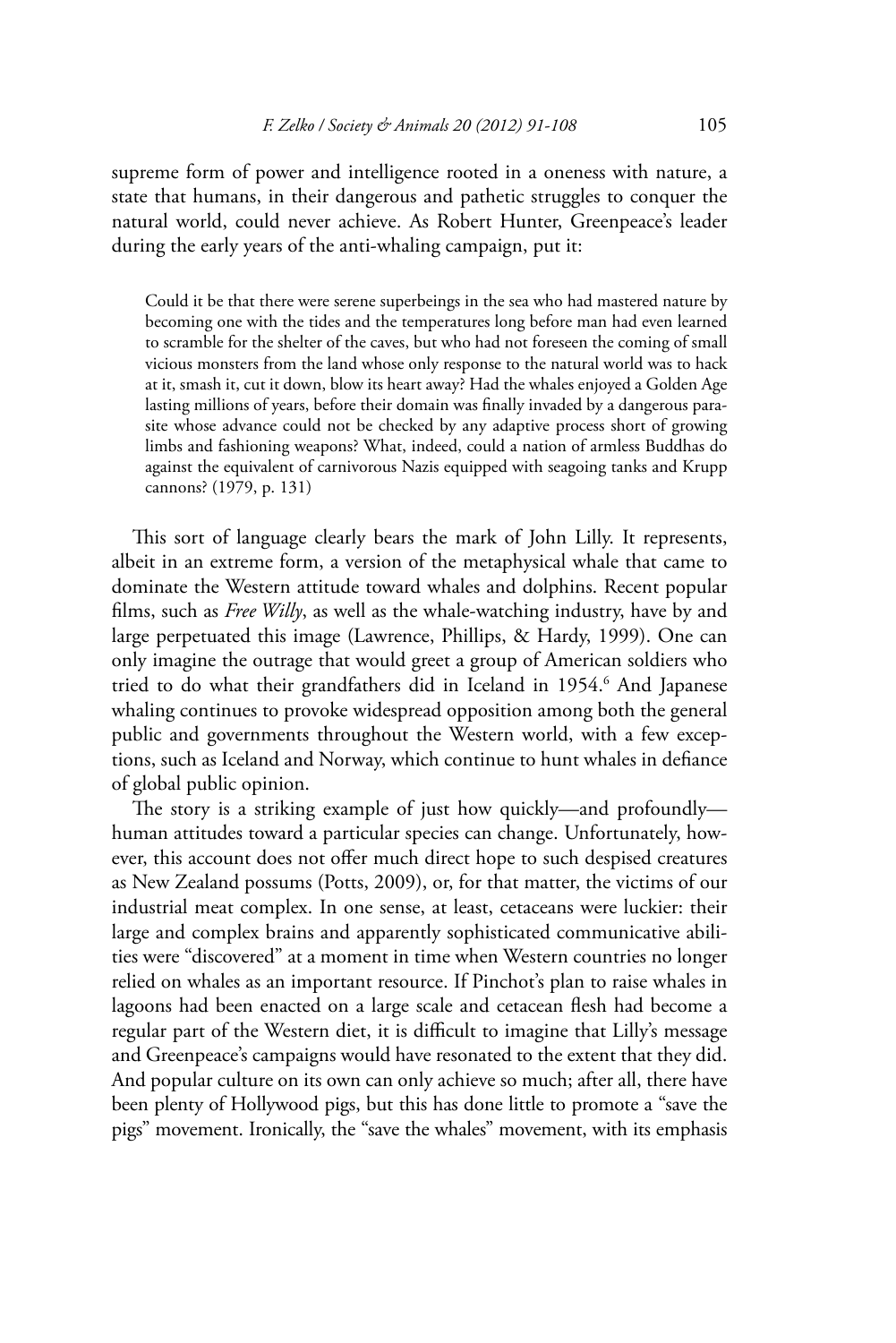on cetaceans' putatively unique intelligence, may have hindered other animal welfare or animal rights campaigns. For those concerned with improving the lives of animals, this may be the most salutary lesson of this historical narrative: our anthropomorphism is a tricky and culturally contingent trait. What appeals to it in one time and place might not appeal to it in another.

## **Notes**

1. Throughout this essay I use the term *anthropomorphism* not in its traditional pejorative sense—the lazy and unscientific attribution of human traits to other animals—but as a universal human psychological trait, albeit one shaped and conditioned by specific cultural circumstances. For an elaboration of this idea, see Daston and Mitman (2005).

2. In the Soviet case, at least, this has been confirmed by post-Soviet era research (Yablokov, 1997).

3. Burnett (2012) convincingly argues that dolphins (and I would add, killer whales) became, in the public mind, stand-ins for cetaceans as a whole.

4. In his fascinating and meticulously researched history of whale science, Burnett (2012) demonstrates how cetacean research was inextricably entwined with Cold War bioscience. Lilly's funding came from various branches of the U.S. military, which saw all sorts of potentially useful military applications in his research.

5. The Brain Research Institute at UCLA, with which Lilly, Spong, and other prominent whale researchers were associated, is an excellent example of the close links between Cold War bioscience and cetacean research. Burnett (2012) explores the story in more detail.

6. Ironically, the U.S. navy is conducting acoustic tests that are almost certainly killing numerous whales, albeit unintentionally. Nevertheless, the U.S. Supreme Court recently ruled that the tests could continue, arguing that the needs of the military trump the lives of whales. The metaphysical whale may be powerful, but it is no match for the U.S. military or a conservative court (Keim, 2008).

### **References**

Albanese, C. L. (1990). *Nature religion in America: From the Algonkian Indians to the new age*. Chicago: University of Chicago Press.

Ash, C. (1962). *Whaler's Eye*. New York: Macmillan.

- Bryld, M., & Lykke, N. (1999). *Cosmodolphins: Feminist cultural studies of technology, animals and the sacred*. Zed Books: London.
- Bunnell, S. (1974). The evolution of cetacean intelligence. In J. McIntyre (Ed.), *Mind in the waters: A book to celebrate the consciousness of whales and dolphins* (pp. 52-59). New York & San Francisco: Charles Scribner's Sons & Sierra Club Books.
- Burnett, D. G. (2010, May/June). A mind in the water: The dolphin as our beast of burden. *Orion*. Retrieved on August 6, 2010, from: http://www.orionmagazine.org/index.php/articles/article/5503.
	- —— (2012). *The sounding of the whale: Science and cetaceans in the twentieth century*. Chicago: University of Chicago Press.
- Daston, L., & Mitman, G. (Eds.). (2005). *Thinking with animals: New perspectives on anthropomorphism*. New York: Columbia University Press.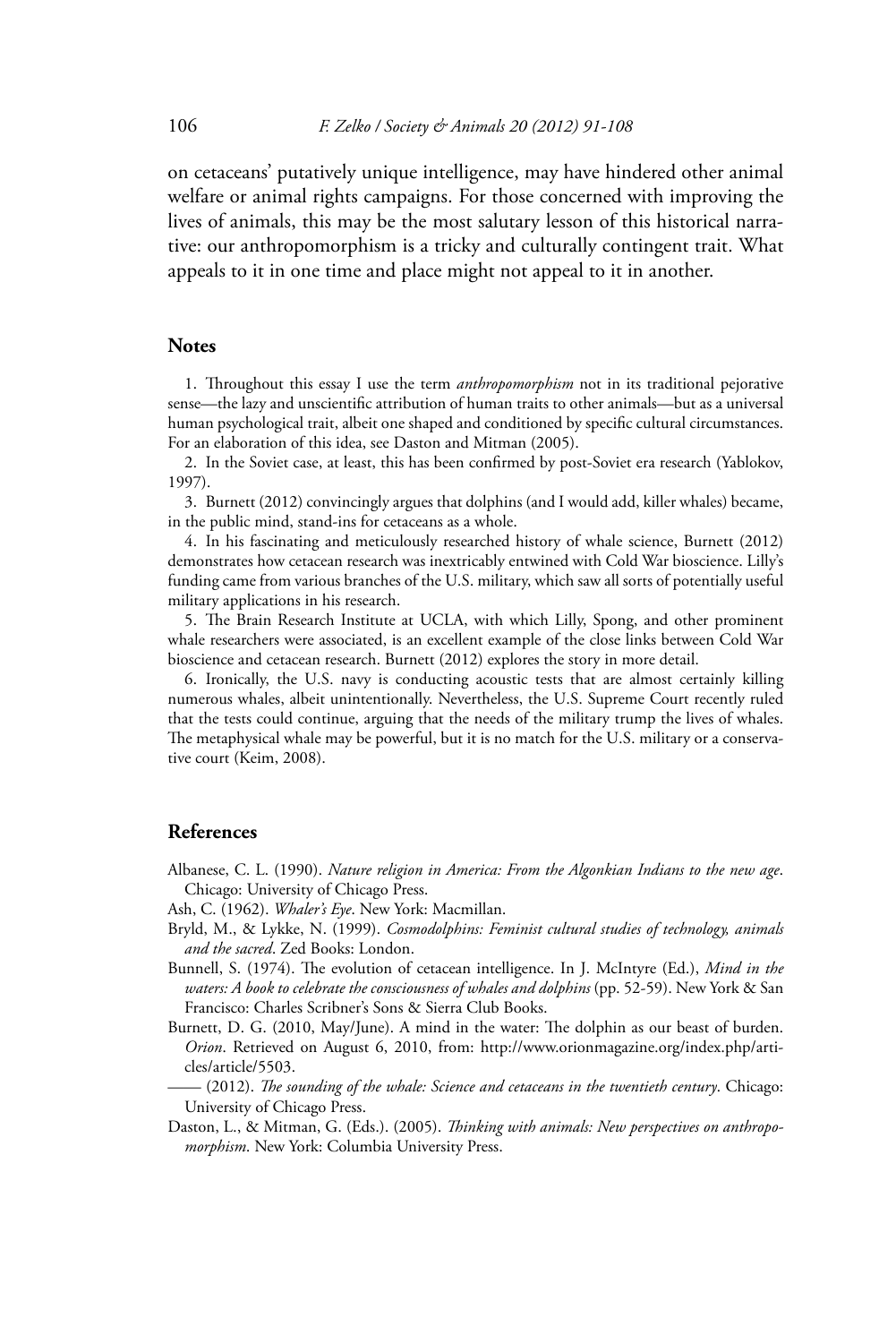- Davis, L. E., Gallman, R. E., & Gleiter, K. (1997). *In pursuit of Leviathan: Technology, institutions, productivity, and profits in American whaling, 1816-1906*. Chicago: University of Chicago Press.
- Davis, S. G. (1997). *Spectacular nature: Corporate culture and the Sea World experience*. Berkeley: University of California Press.
- Ellis, R. (1991). *Men and whales*. New York: Alfred A. Knopf.
- Epstein, C. (2008). *The power of words in international relations: Birth of an anti-whaling discourse*. Cambridge, MA: The MIT Press.
- Fichtelius, K., & Sjölander, S. (1972). *Smarter than man? Intelligence in whales, dolphins, and humans*. New York: Pantheon.
- Fraser, N., Jacobson, P., Ottaway, M., & Chester, L. (1977). *Aristotle Onassis*. London: Weidenfeld & Nicholson.

Hardin, G. (1968). The tragedy of the commons. *Science*, *162,* 1243-1248.

- Hunter, R. (1979). *Warriors of the rainbow: A chronicle of the Greenpeace movement.* New York: Holt, Rinehart and Winston.
- Iceland: Killing the Killers. (1954, October 4). *Time*. Retrieved Aug. 6, 2010, from http://www .time.com/time/magazine/article/0,9171,857557,00.html
- Keim, B. (2008, November 12). Supreme Court: National security trumps whales, environmental law. *Wired*. Retrieved Aug. 7, 2010, from: http://www.wired.com/wiredscience/2008/11/ supreme-court-n/
- Kellogg, R. (1940). Whales, giants of the sea. *National Geographic, 77*(1), 35-90.
- Kripal, J. J. (2007). *Esalen: America and the religion of no religion*. Chicago: University of Chicago Press.
- Lawrence, T. B., Phillips, N., & Hardy, C. (1999). Watching whale watching: Exploring the discursive foundations of collaborative relationships. *Journal of Applied Behavioral Science*, *35*(4), 479-502.
- Lilly, J. (1961). *Man and dolphin*. New York: Doubleday.
- —— (1967). *The mind of the dolphin*. New York: Doubleday.
- McBride, A. (1940). Meet Mister Porpoise. *Natural History*, *45*, 16-29.

McIntyre, J. (1974a). An invitation. In J. McIntyre (Ed.), *Mind in the waters: A book to celebrate the consciousness of whales and dolphins*. New York & San Francisco: Charles Scribner's Sons & Sierra Club Books.

- (1974b). Mind play. In J. McIntyre (Ed.), *Mind in the waters: A book to celebrate the consciousness of whales and dolphins*. New York & San Francisco: Charles Scribner's Sons & Sierra Club Books.

McVay, S. (1966). Last of the great whales. *Scientific American, 215*(2), 13-21.

—— (1971). Can Leviathan long endure so wide a chase? *Natural History*, *80*(1), 36-40.

—— (1974). One strand in the rope of concern. In J. McIntyre (Ed.), *Mind in the waters: A book to celebrate the consciousness of whales and dolphins* (pp. 225-229). New York & San Francisco: Charles Scribner's Sons & Sierra Club Books.

Merle, R. (1969). *The day of the dolphin*. New York: Simon & Schuster.

Mowat, F. (1972). *A whale for the killing*. London: Heinemann.

Payne, R. S., & McVay, S. (1971). Songs of the humpback whales. *Science, 173*(3997), 585- 597.

- Pinchot, G. (1966). Whale culture. *Perspectives in Biology and Medicine, 10*(1), 33-43.
- Potts, A. (2009). Kiwis against possums: A critical analysis of anti-possum rhetoric in Aotearoa New Zealand. *Society & Animals, 17*(1), 1-20.

Roman, J. (2006). *Whale*. London: Reaktion Books.

Roszak, T. (1968). *The making of a counter culture: Reflections on the technocratic society and its youthful opposition*. Berkeley: University of California Press.